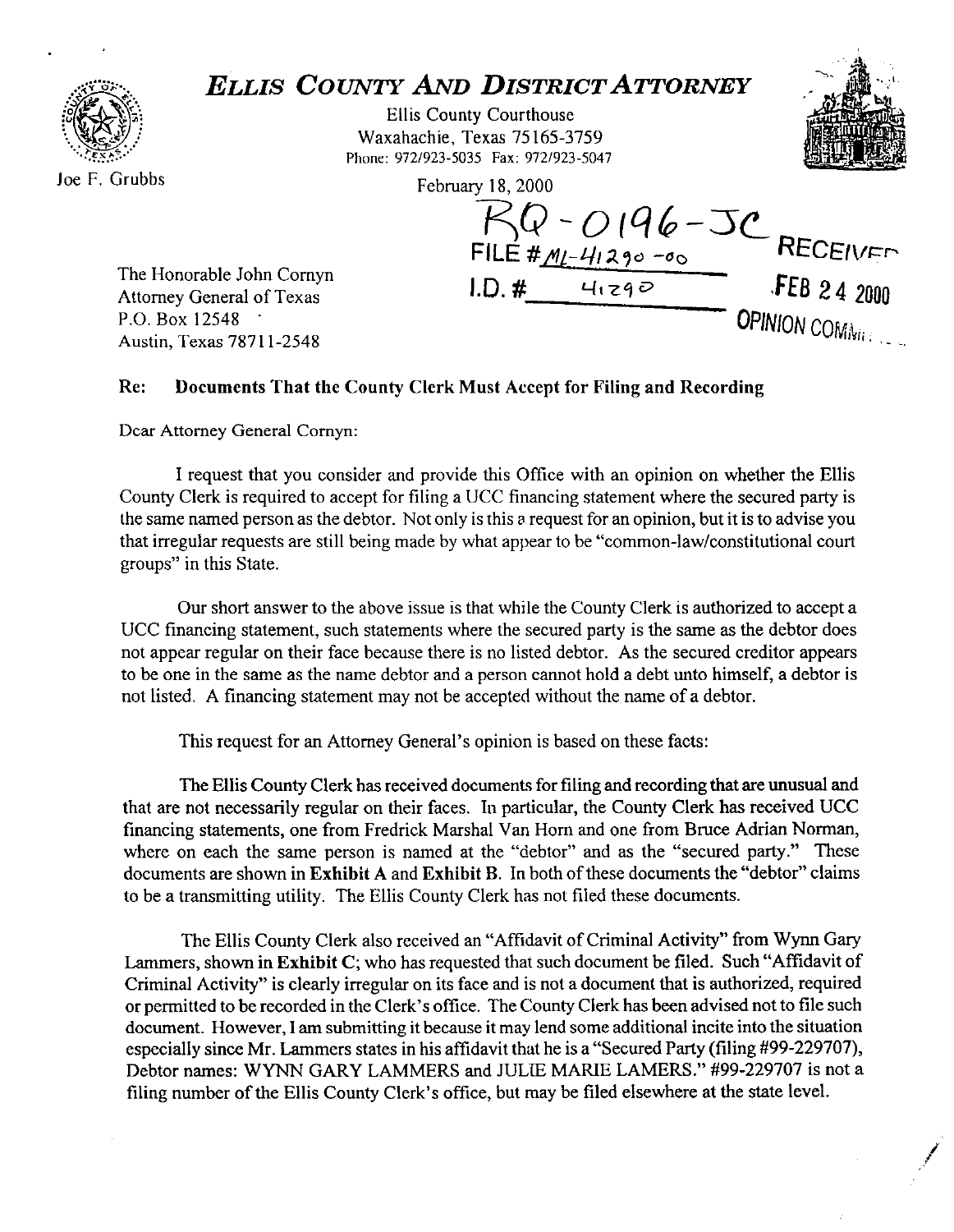Other documents that may add incite to the situation and which filing has not been requested include:

- 1. An "Affidavit of Criminal Activity" sent to this office by Fredrick Marshal Van Horn, **Exhibit D;**
- 2. A handwritten letter from Bruce A. Norman requesting the UCC laws, rules or regulations that govern why his document may not be filed, **Exhibit E;** and
- 3. A letter written to Ellis County Clerk from Fredrick Marshal Van Horn regarding "Notice of Accepted for Value and Exempt From Levy" with warranty deed attachments, **Exhibit F.**

We do not know the purpose of the requested filings of the UCC financing statement. We can only suspect that it is a product of a common law court group who may be attempting to prioritize liens in avoiding taxes.

The following laws and opinions would apply to the situation at hand:

- . TEX. BUS. & COM. CODE ANN \$9.401 (Vernon 2000) [Place *ofFiling; Erroneous Filing; Removal of Certificate]*
- TEX. BUS. & COM. CODE ANN §9.105(a)(4) (Vernon 2000) *[Definitions and Index of Definitions]*
- *.* TEX. Bus. *&* COM. CODE ANN 99.412 (Vernon *2000) [Fraudulent Filings]*
- *.* TEX.PENALCODE ANN \$37.101 (Vemon2000) *[Fraudulent FilingofFinancingStatement]*
- *.* Office ofthe Secretary of State, 1 TEX. ADMIN. CODE *\$95.302 [Groundsfor Refusal of UCC Document]*
- *.* Tex. Att'y Gen. LO-98-016 (1998) *[RE: Instruments that the county clerk must acceptfir filing and recording]*

Is the Ellis County Clerk required to file a UCC financing statement where the secured party is the same named person as the debtor?

Attorney General Letter Opinion LO-98-016 considers a County Clerk's duties regarding being required to accept certain documents for recording. LO-98-016 summarizes that the **"County**  Clerk has a ministerial duty to accept a document for filing and recording if a statute authorizes, requires, or permits it to be filed in the clerk's office, and if it is regular on its face. If no statute authorizes, requires, or permits a document to be filed in the clerk's office, he may not accept it for filing." This request for an opinion is in effect a request for an expansion of this opinion regarding a specific situation concerning UCC financing statements.

UCC financing statements may be filed with a local County Clerk when the collateral is consumer goods, or fixtures which become permanently attached to real estate. 'fEX. BUS. & COM. ANN \$9.401 (Vernon 2000). Here, the collateral in the Exhibits appears to include vehicles and deeds. Since a vehicle is a consumer good, the County Clerk appears to generally be authorized, required or permitted to file standard UCC financing statements.

Nevertheless, the County Clerk must also look to see if the documents to be filed are regular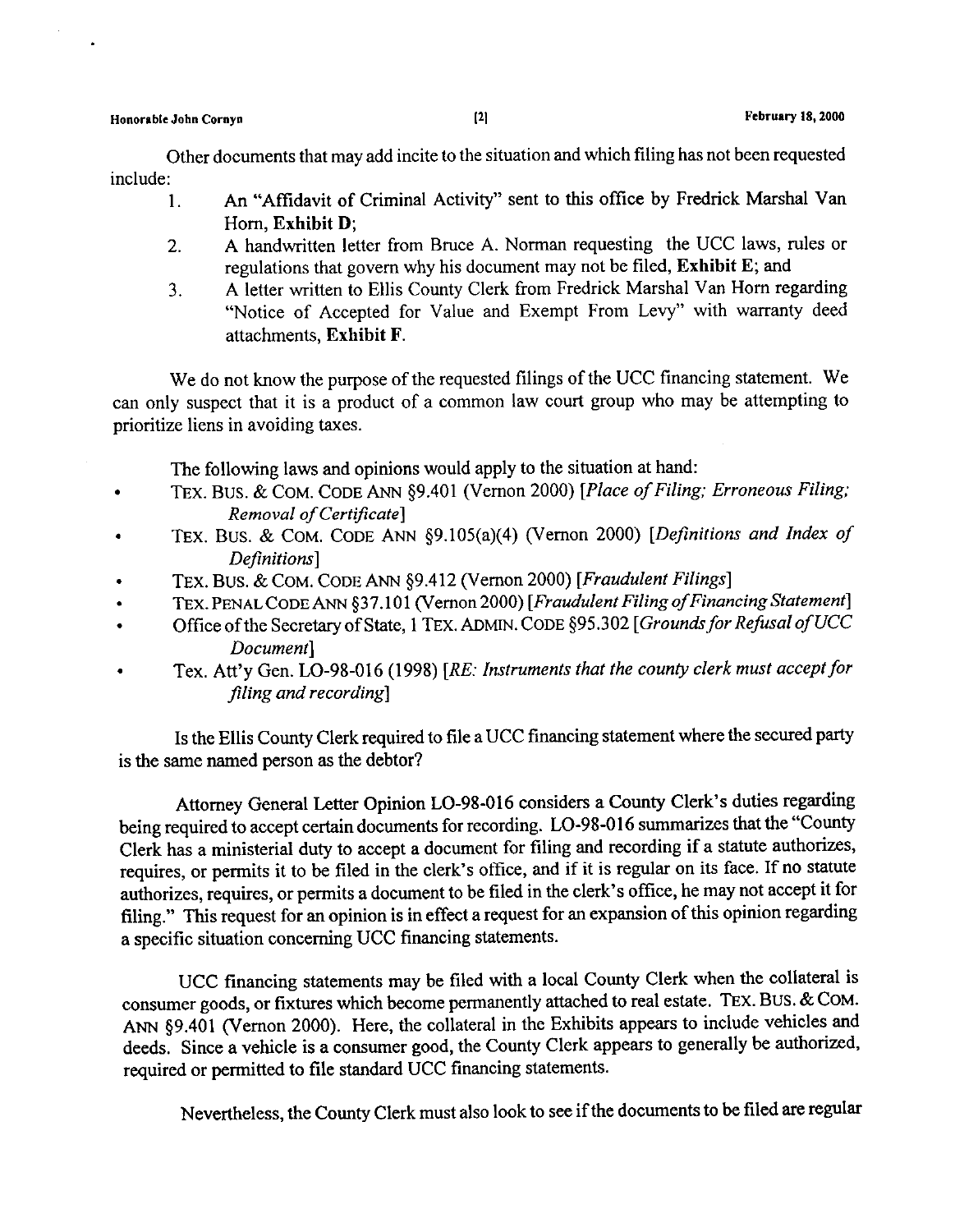## **Honorable John Cornyn Proposed by Community 18, 2000 Proposed by Proposed by Proposed by Proposed by Proposed by Proposed by Proposed by Proposed by Proposed by Proposed by Proposed by Proposed by Proposed by Proposed**

on their face. Exhibit A and Exhibit B are not regular on their face and may not be accepted by the County Clerk. The financing statements are not regular their face because there is no real "debtor" stated on the face of the document. Or, looking at it another way, there is no real "secured party," since the same person is named as both the "secured party" and the "debtor." It is basic that one cannot hold a secured debt unto oneself, particularly to establish a "Strawman" prior lien to exclude creditors.

The defined term "debtor" means "the person who owes payment or other performance of the obligation secured . . . " TEX. BUS. & COM. ANN §9.105(a)(4) (Vernon 2000). Here Mr. Van Horn and Mr. Norman cannot owe a payment or performance to themselves individually. Therefore, neither person may be a "debtor."

The County Clerk could not appropriately index such financing statements because there is no real debtor. To tile a financing statement knowing that it is a nihility is deceptive on the unsuspecting public who may not inquire as to who is the secured party and who is the debtor in each instance.

LO98-016 states that a clerk may not refuse to file a document based on extraneous facts if the document is regular on its face. Here, there is no extraneous fact to consider; one can simply tell that the debtor and secured party are the same. The extraneous fact, if there is one, would simply be to realize that a debtor and secured party cannot be the same person, conceding, however, that I have not found any case law to that effect, The concept of holding a debt unto yourself is infeasible.

Note also that the proponents of Exhibit A and Exhibit B claim to have filed these documents with the Secretary of State. The Secretary of State's rules allows refusal of these UCC documents if there is no debtor name or no secured party name. Office of the Sec. of State, 1 TEX. ADMIN. **CODE**  \$95.302. The same arguments as previously mentioned above would apply on the State level too.

Also note that if this financing statement is allowed to be filed, this Office would also have to consider whether Exhibit A and Exhibit B would violate Section 37.10 1 of the Texas Penal Code which states: "A person commits an offense if the person knowingly presents for filing or causes to be presented for filing a financing statement that the person knows: . . . (3) is groundless. . ."

In conclusion, the financing statements submitted to the Ellis County Clerk's Office are not regular on their face because the debtor and secured party cannot be the same person. Therefore, we do not believe that they can be filed in the Ellis County Clerk Offtce, but we would appreciate your review of this matter.

Very truly yours,

foe F. Grubbs County & District Attorney Ellis County